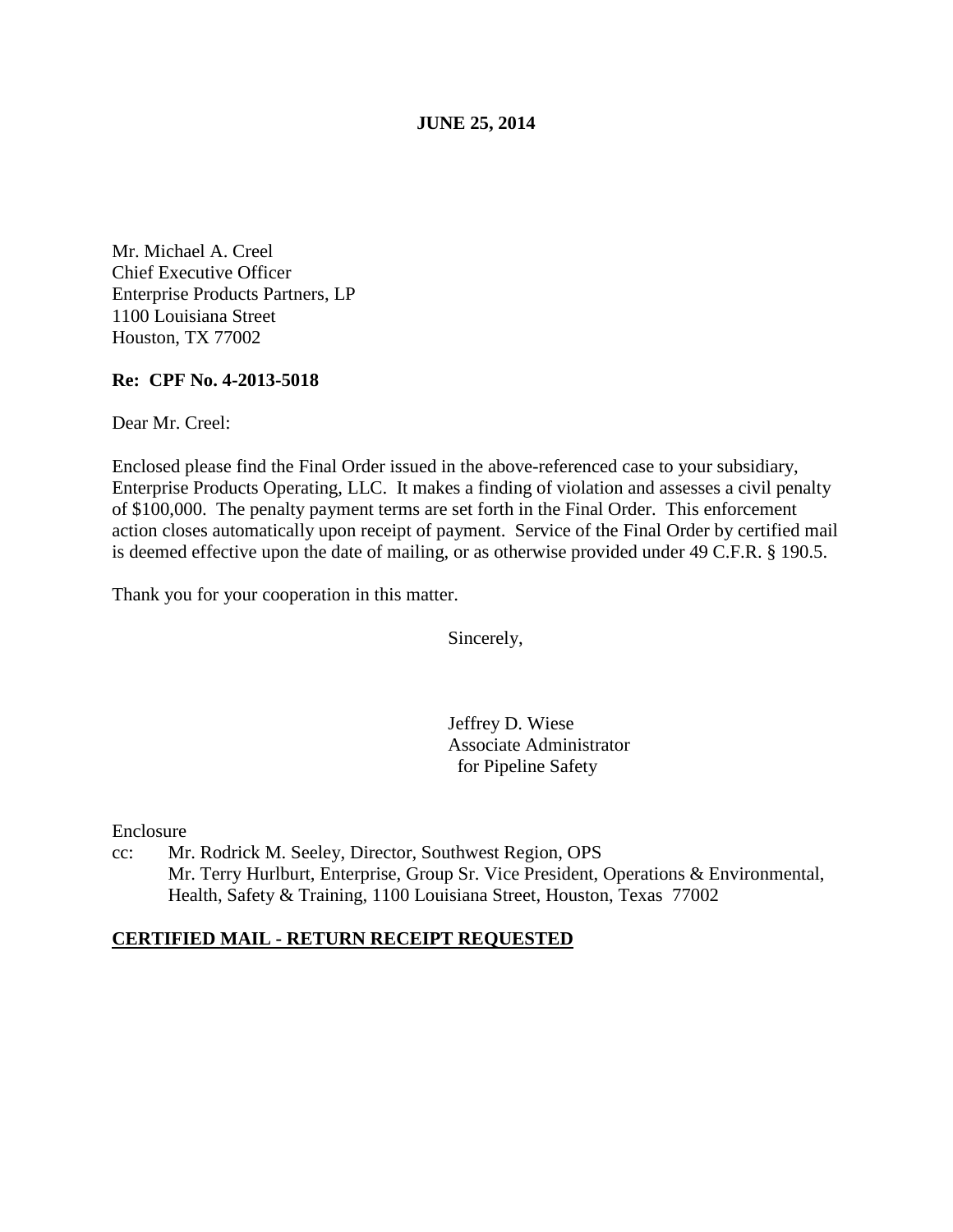### **U.S. DEPARTMENT OF TRANSPORTATION PIPELINE AND HAZARDOUS MATERIALS SAFETY ADMINISTRATION OFFICE OF PIPELINE SAFETY WASHINGTON, D.C. 20590**

 **) In the Matter of )** 

Enterprise Products Operating, LLC,  $\qquad$  ) CPF No. 4-2013-5018

**\_\_\_\_\_\_\_\_\_\_\_\_\_\_\_\_\_\_\_\_\_\_\_\_\_\_\_\_\_\_\_\_\_\_\_\_** 

 **)** 

 **)** 

**\_\_\_\_\_\_\_\_\_\_\_\_\_\_\_\_\_\_\_\_\_\_\_\_\_\_\_\_\_\_\_\_\_\_\_\_)** 

**Respondent. )** 

# **FINAL ORDER**

From December 28, 2011 – December 17, 2012, pursuant to 49 U.S.C. § 60117, a representative of the Pipeline and Hazardous Materials Safety Administration (PHMSA), Office of Pipeline Safety (OPS), conducted an investigation of an accident involving the pipeline system operated by Enterprise Products Operating, LLC (Enterprise or Respondent), in Loving County, Texas. Enterprise is a wholly-owned subsidiary of Enterprise Products Partners, LP, which operates roughly 50,000 miles of natural gas, natural gas liquid, crude oil, refined products and petrochemical pipelines throughout the United States.<sup>1</sup>

The investigation arose out of an accident that occurred when Enterprise personnel, attempting to repair a failed weld, were injured in a flash fire. As a result of the investigation, the Director, Southwest Region, OPS (Director), issued to Respondent, by letter dated September 20, 2013, a Notice of Probable Violation and Proposed Civil Penalty (Notice). In accordance with 49 C.F.R. § 190.207, the Notice proposed finding that Enterprise had violated 49 C.F.R. § 195.402 and proposed assessing a civil penalty of \$100,000 for the alleged violation.

On October 21, 2013, Enterprise requested an extension of the response filing deadline. The Director granted this request. Enterprise subsequently submitted a timely response to the Notice by letter dated December 3, 2013 (Response). The company did not contest the allegation of violation but provided an explanation of its actions and requested that the proposed civil penalty be reduced. Respondent did not request a hearing and therefore has waived its right to one.

# **FINDING OF VIOLATION**

The Notice alleged that Respondent violated 49 C.F.R. Part 195, as follows:

**Item 1:** The Notice alleged that Respondent violated 49 C.F.R. § 195.402(a), which states:

 1 http://www.enterpriseproducts.com/corpProfile/businessProfile.shtm (last accessed May 6, 2014).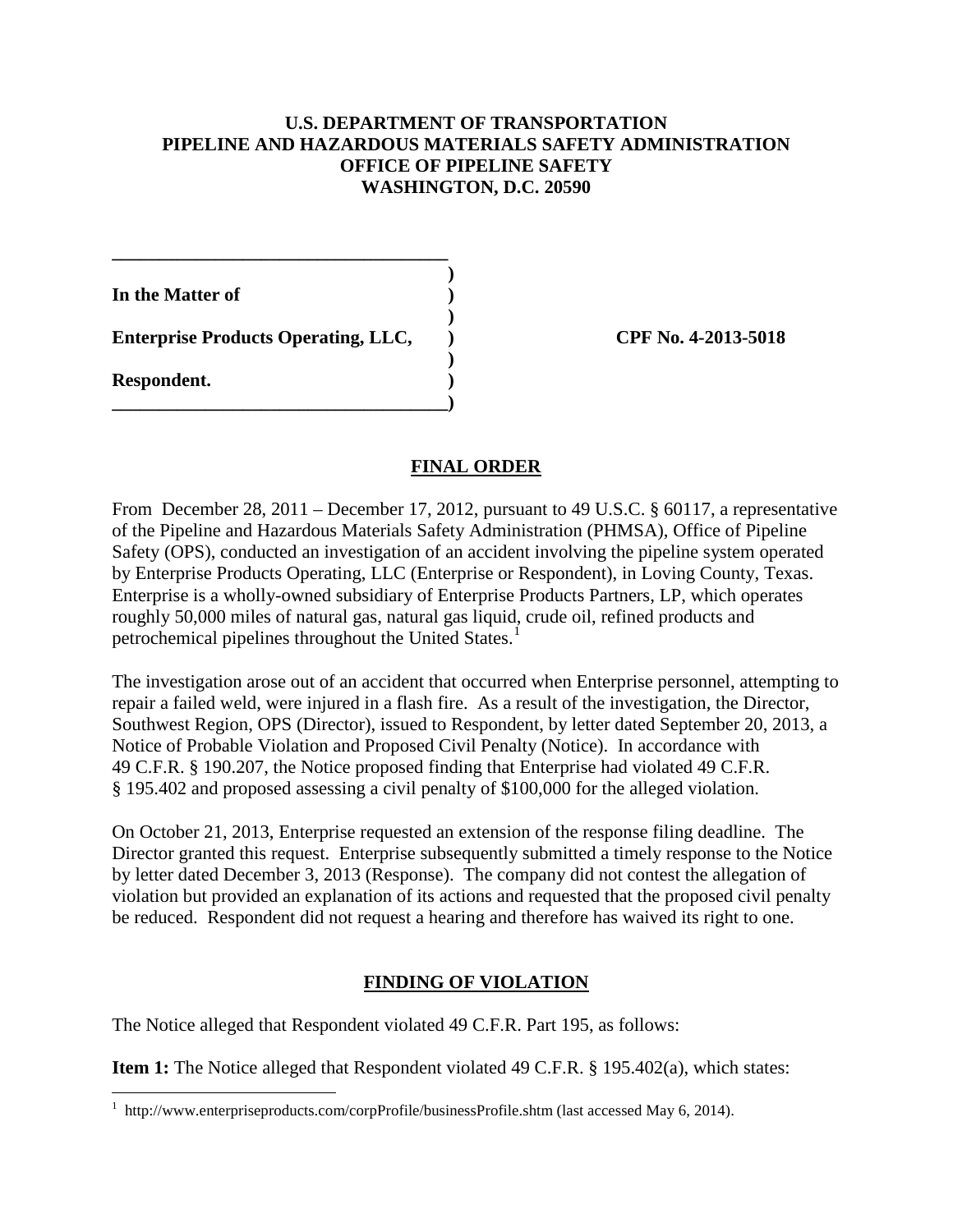### **§ 195.402 Procedural manual for operations, maintenance, and operations.**

(a) *General.* Each operator shall prepare and follow for each pipeline system a manual of written procedures for conducting normal operations and maintenance activities and handling abnormal operations and emergencies. This manual shall be reviewed at intervals not exceeding 15 months, but at least once each calendar year, and appropriate changes made as necessary to insure that the manual is effective. This manual shall be prepared before initial operations of a pipeline system commence, and appropriate parts shall be kept at locations where operations and maintenance activities are conducted.

The Notice alleged that Respondent violated 49 C.F.R. § 195.402(a) by failing to prepare and follow for each pipeline system a manual of written procedures for conducting normal operations and maintenance activities and handling abnormal operations and emergencies. Specifically, the Notice alleged that Enterprise failed to establish a job plan and obtain a safe work permit, as required by its own written procedures,<sup>2</sup> when repairing a failed weld. On December 28, 2011, Enterprise confirmed a complete weld seam failure on an 8-inch butane/propane pipeline. Two Enterprise personnel and four contractors began repairing the weld failure on the same day, but without first establishing a job plan. At approximately 5:00 p.m., a hydrocarbon mixture exceeding the Lower Flammability Limit concentrated in the trench where the workers were stationed, resulting in a flash fire. The flash fire burned three workers, one of whom required inpatient hospitalization.<sup>3</sup>

Respondent did not contest this allegation of violation but requested that PHMSA reconsider the company's culpability for the accident and reduce the proposed penalty. Since this argument relates to the penalty amount, it will be addressed in the "Assessment of Penalty" section below.

Accordingly, based upon a review of all of the evidence, I find that Respondent violated 49 C.F.R. § 195.402(a) by failing to prepare and follow for each pipeline system a manual of written procedures for conducting normal operations and maintenance activities and handling abnormal operations and emergencies.

This finding of violation will be considered a prior offense in any subsequent enforcement action taken against Respondent.

 2 Pipeline Safety Violation Report (Violation Report), (September 20, 2013), (on file with PHMSA). *Enterprise Safety Policies Manual, 6.2 Job Planning Process.*

<sup>&</sup>lt;sup>3</sup> Violation Report, Enterprise Incident Investigation Report, 1.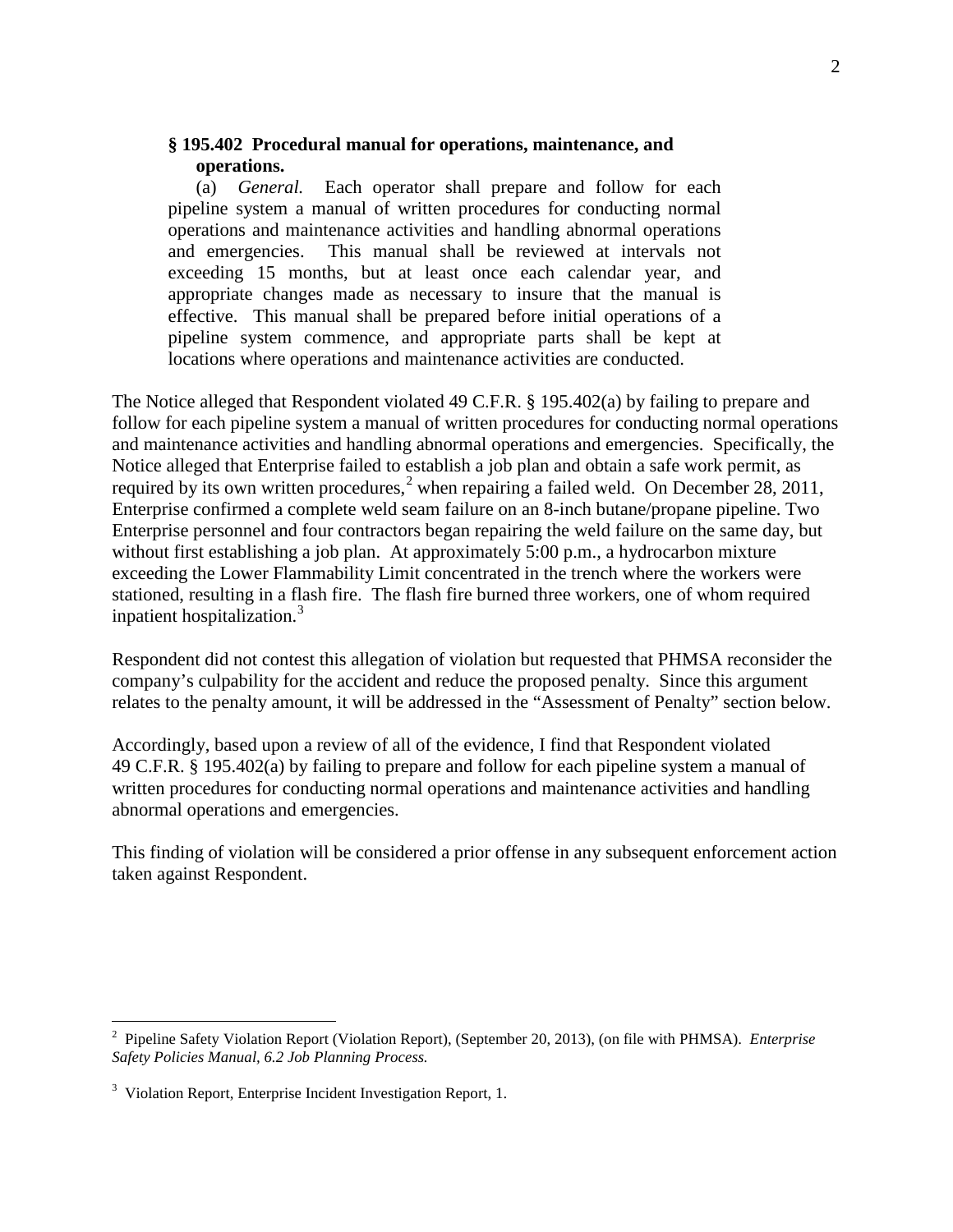#### **ASSESSMENT OF PENALTY**

Under 49 U.S.C. § 60122, Respondent is subject to an administrative civil penalty not to exceed \$100,000 per violation for each day of the violation, up to a maximum of \$1,000,000 for any related series of violations. In determining the amount of a civil penalty under 49 U.S.C. § 60122 and 49 C.F.R. § 190.225, I must consider the following criteria: the nature circumstances, and gravity of the violation, including adverse impact on the environment; the degree of Respondent's culpability; the history of Respondent's prior offenses; the Respondent's ability to pay the penalty and any effect that the penalty may have on its ability to continue doing business; and the good faith of Respondent in attempting to comply with the pipeline safety regulations. In addition, I may consider the economic benefit gained from the violation without any reduction because of subsequent damages, and such other matters as justice may require. The Notice proposed a total civil penalty of \$100,000 for the violation cited above.

**Item 1:** The Notice proposed a civil penalty of \$100,000 for Respondent's violation of 49 C.F.R. § 195.402(a), for failing to prepare and follow for each pipeline system a manual of written procedures for conducting normal operations and maintenance activities and handling abnormal operations and emergencies. As noted above, Enterprise did not contest this allegation of violation but requested a penalty reduction.

In its December 3, 2013 letter, Enterprise argued that the Violation Report, in the "Culpability" section, incorrectly stated that "[t]he operator failed to take appropriate action to comply with a requirement that was clearly applicable." Enterprise argues that its culpability for the accident is diminished by the fact that it used its best efforts to promulgate and promote the procedures required by § 195.402(a), but that its personnel simply failed to follow through. Enterprise argues that it took "significant steps" through the implementation of policies, procedures, and training, to ensure that the company achieved compliance. In addition, Enterprise contends that following the accident, it has conducted additional employee training and instituted safety action plans to improve its safety culture. Accordingly, Enterprise requests that PHMSA reconsider the proposed penalty.

I have reviewed the case file and considered Respondent's arguments for a penalty reduction, but reject the notion that an operator may separate its own conduct from that of its employees, and thereby diminish its culpability for an accident such as the one that occurred here. Enterprise personnel were well aware that a job plan and safety permit were required, but failed to take any steps to secure them. The failure of Enterprise's employees to follow procedures was a causal factor in this accident, which weighs in favor of the proposed penalty. In addition, there was a serious injury resulting from this accident, one that required inpatient hospitalization.<sup>4</sup>

Without employee compliance and proper supervision, Respondent's past efforts at training and the institution of new safety controls cannot offset the seriousness of the accident or the overall responsibility of the company to ensure safety. While Enterprise's post-accident remedial actions are commendable, they only occurred after the accident and therefore do not impact the penalty assessment in this case.

 $\overline{a}$ 

<sup>&</sup>lt;sup>4</sup> Violation Report at 3.